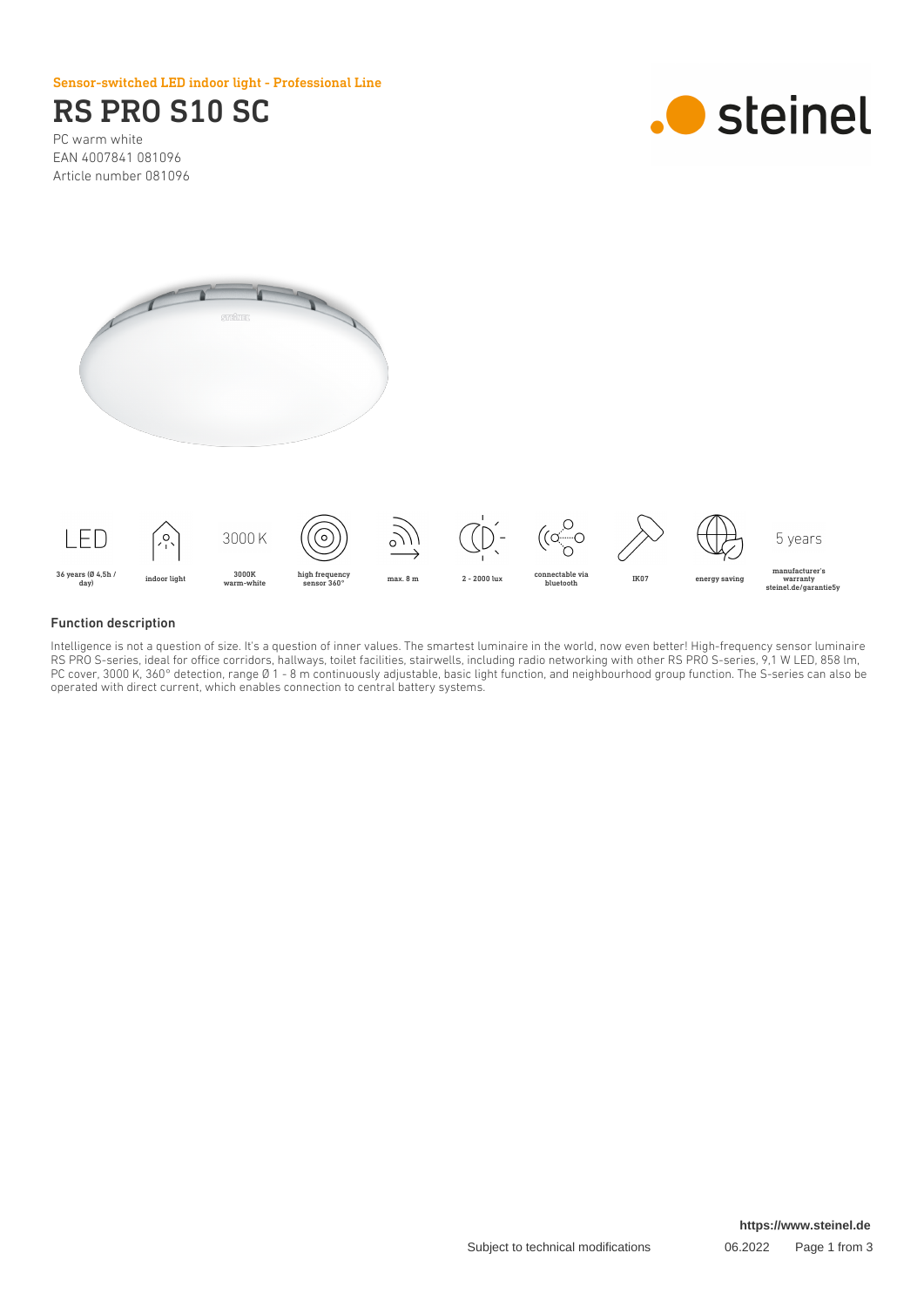## Sensor-switched LED indoor light - Professional Line

# RS PRO S10 SC

PC warm white EAN 4007841 081096 Article number 081096



# Technical specifications

| Mains power supply          | $220 - 240 V / 50 - 60 Hz$                 |
|-----------------------------|--------------------------------------------|
| Sensor Technology           | High frequency                             |
| Transmitter power           |                                            |
| HF-system                   | 5.8 GHz                                    |
| Output                      | 9.1 W                                      |
| Power consumption           | 0.38W                                      |
| Interconnection             | Yes                                        |
| Interconnection via         | Bluetooth                                  |
| Slave modeselectable        | Yes                                        |
| Luminous flux total product | 858 lm                                     |
| Total product efficiency    | 94 lm/W                                    |
| Colour temperature          | 3000 K                                     |
| Colour variation LED        | SDCM3                                      |
| Colour Rendering Index      | $= 82$                                     |
| With lamp                   | Yes, STEINEL LED system                    |
| Lamp                        | LED cannot be replaced                     |
| LED cooling system          | Passive Thermo Control                     |
| With motion detector        | Yes                                        |
| Detection                   | also through glass, wood and stud<br>walls |
| Detection angle             | 360°                                       |
| Angle of aperture           | 160°                                       |
| Electronic scalability      | Yes                                        |
| Reach, radial               | $(0.8 \text{ m} (50 \text{ m}^2))$         |
| Reach, tangential           | $(0.8 \text{ m} (50 \text{ m}^2))$         |
|                             |                                            |

| Continuous light                   | selectable                                                                                                                                                                                                                                                                                                                                         |
|------------------------------------|----------------------------------------------------------------------------------------------------------------------------------------------------------------------------------------------------------------------------------------------------------------------------------------------------------------------------------------------------|
| Photo-cell controller              | Yes                                                                                                                                                                                                                                                                                                                                                |
| Twilight setting                   | $2 - 2000$ lx                                                                                                                                                                                                                                                                                                                                      |
| Time setting                       | $5s - 60$ Min                                                                                                                                                                                                                                                                                                                                      |
| Basic light level function         | Yes                                                                                                                                                                                                                                                                                                                                                |
| Basic light level function, detail | LED effect light                                                                                                                                                                                                                                                                                                                                   |
| Basic light level function time    | 1-60 min, all night                                                                                                                                                                                                                                                                                                                                |
| Main light adjustable              | Yes                                                                                                                                                                                                                                                                                                                                                |
| <b>Functions</b>                   | Motions sensor, Adjustable fade time<br>when switching on and off, DIM<br>function, Free selection of the light<br>value in a luminaire group, Group<br>parameterisation, Semi-/fully<br>automatic, Light sensor,<br>Neighbouring group function, Normal<br>/ test mode, Orientation light,<br>Presence detector logic, Encrypted<br>communication |
| Soft light start                   | Yes                                                                                                                                                                                                                                                                                                                                                |
| Impact resistance                  | IK <sub>07</sub>                                                                                                                                                                                                                                                                                                                                   |
| IP-rating                          | IP20                                                                                                                                                                                                                                                                                                                                               |
| Protection class                   | Ш                                                                                                                                                                                                                                                                                                                                                  |
| Ambient temperature                | $-20 - 40$ °C                                                                                                                                                                                                                                                                                                                                      |
| Housing material                   | Aluminium                                                                                                                                                                                                                                                                                                                                          |
| Cover material                     | PC, opal                                                                                                                                                                                                                                                                                                                                           |
| Manufacturer's Warranty            | 5 years                                                                                                                                                                                                                                                                                                                                            |
| Settings via                       | App, Connect Bluetooth Mesh                                                                                                                                                                                                                                                                                                                        |
| Installation site                  | ceiling, wall                                                                                                                                                                                                                                                                                                                                      |
| Version                            | PC warm white                                                                                                                                                                                                                                                                                                                                      |
| Total harmonic distortion (THD)    | 7,5                                                                                                                                                                                                                                                                                                                                                |
| Power factor                       | 0.9                                                                                                                                                                                                                                                                                                                                                |
| PU1, EAN                           | 4007841081096                                                                                                                                                                                                                                                                                                                                      |